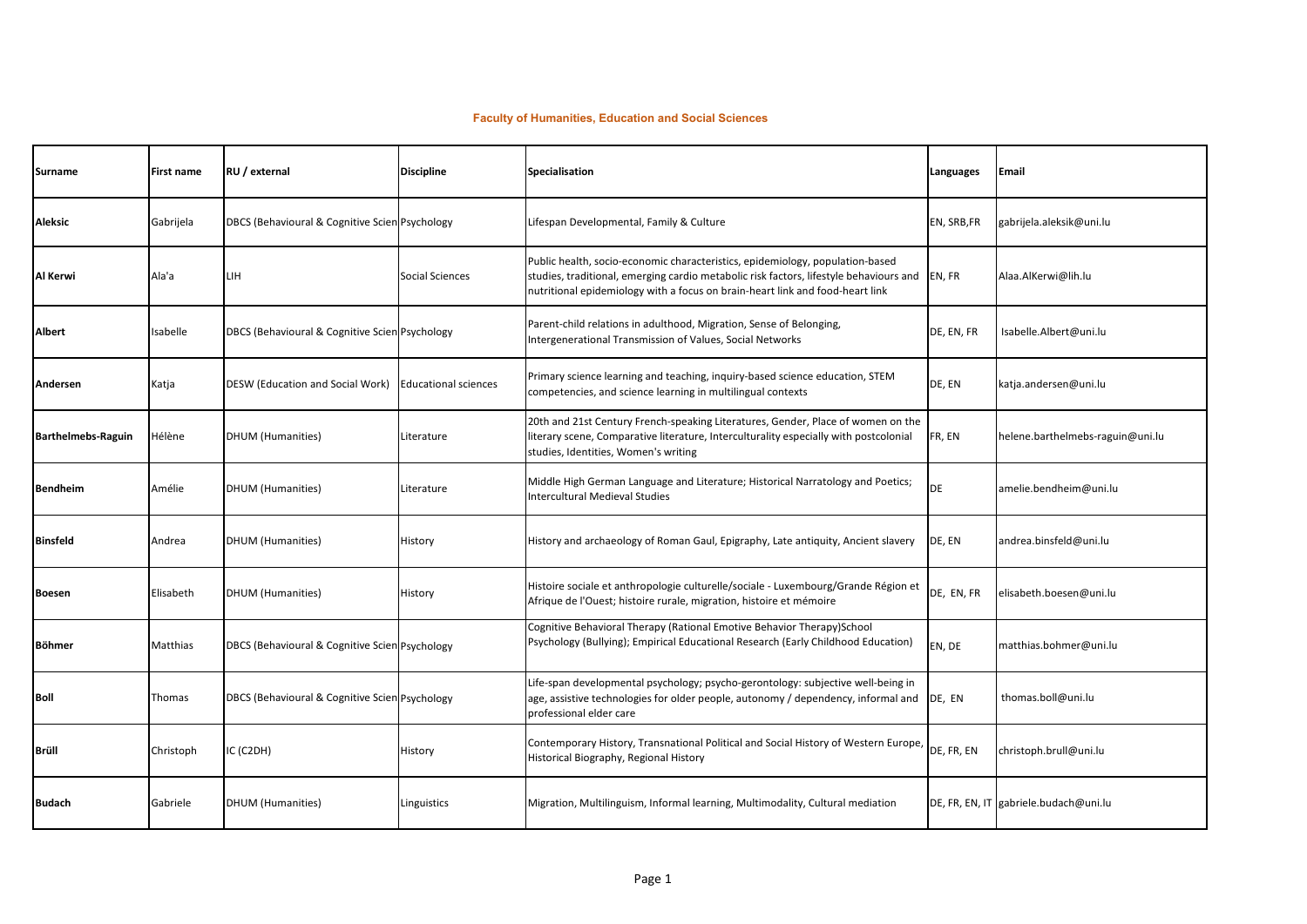| <b>Bund</b>             | Andreas   | DESW (Education and Social Work)            | <b>Educational sciences</b>          | Motor Behavior, Motor Learning, Motor Development, Physical Activity, Physical<br>Education                                                                                                                                                                                                                                           | DE, EN | andreas.bund@uni.lu                   |
|-------------------------|-----------|---------------------------------------------|--------------------------------------|---------------------------------------------------------------------------------------------------------------------------------------------------------------------------------------------------------------------------------------------------------------------------------------------------------------------------------------|--------|---------------------------------------|
| Camarda                 | Sandra    | C2DH                                        | History                              | Public history, Transmedia Storytelling, Museology,<br>Cultural Heritage, History and Theory of Photography,<br>Visual and Material Culture, Game Design                                                                                                                                                                              |        | EN, FR, IT, DE sandra.camarda@uni.lu  |
| Cardoso-Leite           | Pedro     | DBCS (Behavioural & Cognitive Scier         | Psychology, Science of<br>Education  | Learning, Cognition, Technology, Gaming                                                                                                                                                                                                                                                                                               | FR, EN | pedro.cardoso@uni.lu                  |
| Carr                    | Constance | DGEO (Geography Spatial Planning) Geography |                                      | Urban studies, digital cities, urbanization, urban governance, urban development,<br>human geography                                                                                                                                                                                                                                  | EN, DE | constance.carr@uni.lu                 |
| Caruso                  | Geoffrey  | DGEO (Geography Spatial Planning) Geography |                                      | Quantitative spatial analysis, geographical information systems and cartography;<br>spatio-dynamic modelling; analysis of urban and suburbanisation patterns; land use FR<br>and transport models, Agent-based models                                                                                                                 |        | geoffrey.caruso@uni.lu                |
| Chauvel                 | Louis     | <b>DSOC</b> (Social Sciences)               | Social Sciences                      | Social inequalities, stratification, social change, longitudinal analyses, values and<br>representations, suicide, welfare regimes, public policies, social sustainability,<br>comparisons, Europe, United States, China                                                                                                              | EN, FR | louis.chauvel@uni.lu                  |
| Cicotti                 | Claudio   | <b>DHUM</b> (Humanities)                    | Literature                           | Italian linguistics and literature. Italian mration, Migration literature, Autobiography<br>studies                                                                                                                                                                                                                                   |        | FR, EN, DE, IT claudio.cicotti@uni.lu |
| Clavert                 | Frédéric  | IC (C2DH)                                   | Contemporary European<br>History     | Digital History, contemporary history, economic history, European history, media<br>history                                                                                                                                                                                                                                           | FR, EN | frédéric.clavert@uni.lu               |
| D'Ambrosio              | Conchita  | DBCS (Behavioural & Cognitive Scien         | Social Sciences,<br>Economics        | Income distribution, social exclusion, deprivation, polarization, poverty and<br>inequality; individual & social well-being                                                                                                                                                                                                           | EN, IT | conchita.dambrosio@uni.lu             |
| <b>Danescu</b>          | Elena     | IC (C2DH)                                   | History                              | Contemporary European history; Economic, financial and banking history; European<br>integration history; Luxembourg in the European integration history; Economic and<br>Monetary Union history; Democratic transitions (political and economic) in the<br>countries of Central and Eastern Europe; and the EU's eastward enlargement | FR, EN | elena.danescu@uni.lu                  |
| <b>De Saint-Georges</b> | Ingrid    | <b>DHUM</b> (Humanities)                    | Linguistics, educational<br>sciences | Sociolinguistics, workplace communication, vocational education, multimodal<br>approaches to discourse, insertion, discourse analysis, ethnography, digital<br>communication                                                                                                                                                          | FR, EN | ingrid.desaintgeorges@uni.lu          |
| <b>Decoville</b>        | Antoine   | LISER                                       | Geography                            | Cross-border integration and urban development in cross-border metropolitan<br>regions (Metrolux, Metronet, Metroborder)                                                                                                                                                                                                              | FR, EN | antoine.decoville@liser.lu            |
| <b>Dembeck</b>          | Till      | <b>DHUM</b> (Humanities)                    | Literature                           | German literary history, Multilingual philology, Literary and culture theory,<br>Literature and media, History of philology and linguistics                                                                                                                                                                                           | DE, EN | till.dembeck@uni.lu                   |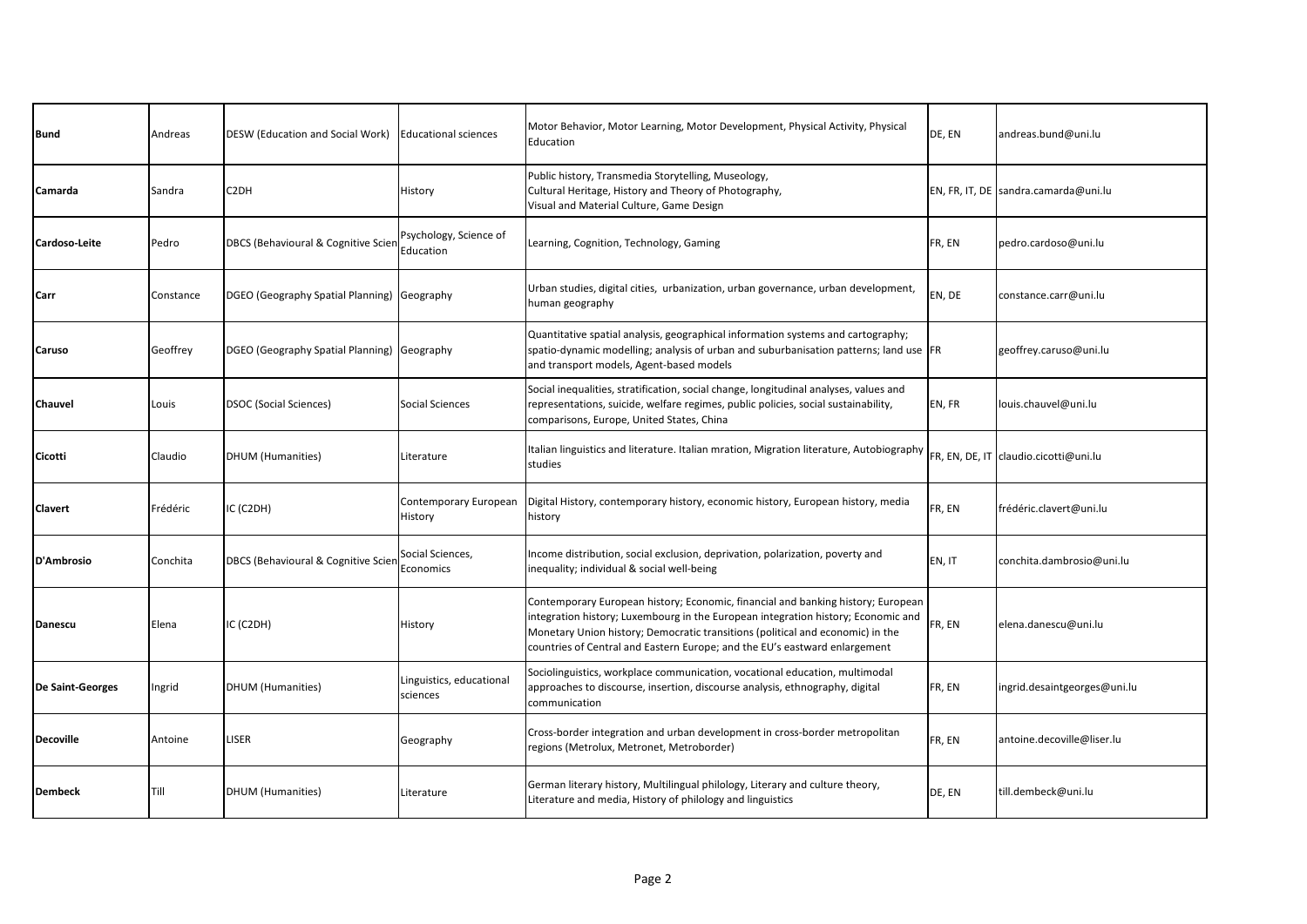| <b>Deroey</b>         | Katrien  | <b>DHUM</b> (Humanities)                | Linguistics                                | Teaching and learning in an internationalized context. Academic writing across<br>languages: multilingual and contrastive approaches in higher education.                                                                       | EN, NL, DE,<br><b>FR</b> | katrien.deroey@uni.lu    |
|-----------------------|----------|-----------------------------------------|--------------------------------------------|---------------------------------------------------------------------------------------------------------------------------------------------------------------------------------------------------------------------------------|--------------------------|--------------------------|
| Dörry                 | Sabine   | LISER                                   | Geography                                  | Economic/financial geography, social/urban geography and political geography                                                                                                                                                    | DE, EN                   | Sabine.doerry@liser.lu   |
| <b>Dusdal</b>         | Jennifer | <b>DSOC (Social Sciences)</b>           | <b>Social Sciences</b>                     | Higher education and science systems, sociology of science,<br>bibliometrics, higher education research                                                                                                                         | DE,EN                    | jennifer.dusdal@uni.lu   |
| Ehrhart               | Sabine   | DBCS (Behavioural & Cognitive Scien     | inguistics, Educational<br>sciences        | Study of languages in contact, especially in Luxembourg; Plurilingual competences in<br>educational settings, Ethnolinguistics, Language ecology of the classroom,<br><b>Migrational sociolinguistics</b>                       | FR, DE, EN               | sabine.ehrhart@uni.lu    |
| <b>Engel de Abreu</b> | Pascale  | <b>DHUM</b> (Humanities)                | Psychology                                 | Cognitive Development, Neurodevelopmental Disorders, Executive Functions,<br>Working Memory, Phonological Awareness, Language Development, Multilingualism                                                                      | EN, DE, FR               | pascale.engel@uni.lu     |
| Fickers               | Andreas  | C (C2DH)                                | History                                    | Media Studies, Science & Technology Studies: media history, digital history, media<br>and cultural studies, history of technology, regional history, contemporary history,<br>science and technology studies, theory of history | DE, FR, EN               | andreas.fickers@uni.lu   |
| <b>Fischbach</b>      | Antoine  | <b>Education and Social Work, LUCET</b> | Psychology, Educational<br>Sciences        | Educational and psychological measurement, large-scale assessment, computer-<br>based testing                                                                                                                                   | LU, EN, DE,<br>FR        | antoine.fischbach@uni.lu |
| Freyermuth            | Sylvie   | DHUM (Humanities)                       | Literature, Linguistics                    | Discourse analysis, Stylistics, French literature of XXth-XXIst centuries, Pragmatics,<br>Rhetorics                                                                                                                             | FR                       | sylvie.freyermuth@uni.lu |
| Fusco                 | Alessio  | LISER                                   | <b>Social Sciences</b>                     | Income distribution analysis, poverty, social policies evaluation, social protection<br>and behavioral economics                                                                                                                | EN, FR                   | Alessio.Fusco@liser.lu   |
| Gerber                | Philippe | Liser                                   | Geography                                  | Travel behaviours, urban forms, daily mobility, residential mobility, urban planning                                                                                                                                            | FR,EN                    | philippe.gerber@liser.lu |
| Gilles                | Peter    | <b>DHUM</b> (Humanities)                | Linguistics                                | Luxembourgish linguistics, language variation & change, corpus linguistics, digital<br>humanities, phonetics/phonology                                                                                                          | DE                       | peter.gilles@uni.lu      |
| Glaudirc              | Josip    | <b>DSOC (Social Sciences)</b>           | <b>Political Sciences</b>                  | Comparative politics, international relations, conflict and post-conflict studies,<br>voters and elections                                                                                                                      | <b>EN</b>                | josip.glaurdic@uni.lu    |
| Glesener              | Jeanne   | <b>DHUM</b> (Humanities)                | Literature                                 | Luxembourgish literatures, Comparative literature and World literature studies with LUX, EN, FR,<br>focus on Small literatures; Migration and Literature in Europe                                                              | DE                       | jeanne.glesener@uni.lu   |
| Greiff                | Samuel   | DBCS (Behavioural & Cognitive Scien     | Psychology, Educational<br><b>Sciences</b> | Educational assessment: Large-scale assessments; computer-based assessment;<br>educational policy; problem solving; psychometrics; intelligence; cognitive<br>development                                                       | DE, EN                   | samuel.greiff@uni.lu     |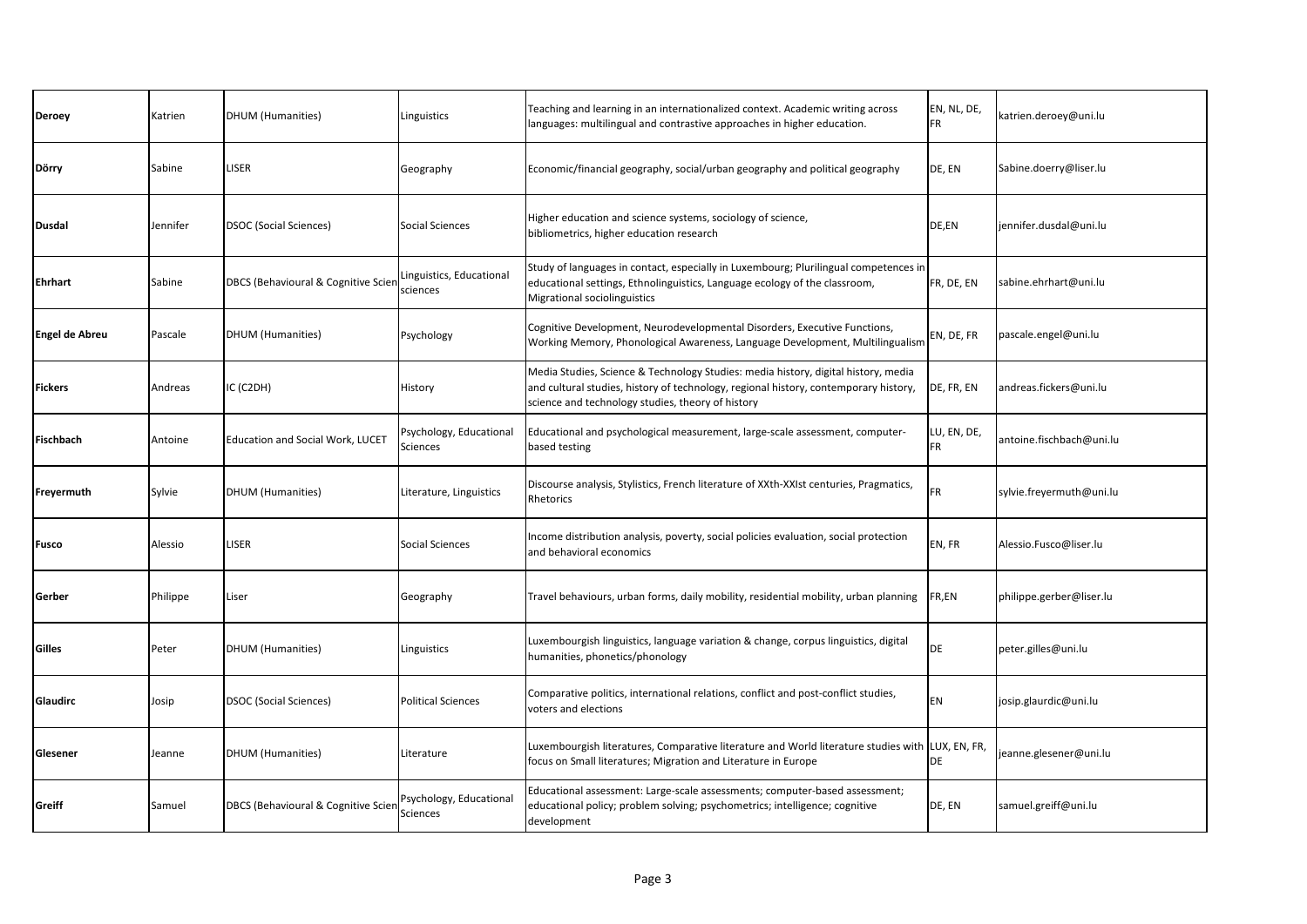| Grund      | Axel      | <b>UCET</b>                                    | Psychology                                                        | Educational Psychology, Assessment, Personality Psychology, Cognitive Psychology,<br>Methodology                                                                                                                                                                           | DE, EN     | axel.grund@uni.lu           |
|------------|-----------|------------------------------------------------|-------------------------------------------------------------------|----------------------------------------------------------------------------------------------------------------------------------------------------------------------------------------------------------------------------------------------------------------------------|------------|-----------------------------|
| Hadjar     | Andreas   | <b>DSOC (Social Sciences)</b>                  | Sociology                                                         | Educational inequalities, Education systems, Migrants, Gender, Social stratification,<br>Identities, International comparisons, Research methods                                                                                                                           | DE         | andreas.hadjar@uni.lu       |
| Harmsen    | Robert    | <b>DSOC (Social Sciences)</b>                  | <b>Political Sciences</b>                                         | European Public Policy, Europeanisation, Euroscepticism, Comparative Politics<br>(Europe/North America), Human Rights                                                                                                                                                      | EN, FR     | robert.harmsen@uni.lu       |
| Heidemann  | Dietmar   | <b>DHUM</b> (Humanities)                       | Philosophy                                                        | Theory of knowledge, Idealism, Kant, Philosophy of mind, Philosophy                                                                                                                                                                                                        | DE, EN, FR | dietmar.heidemann@uni.lu    |
| Heimböckel | Dieter    | <b>DHUM</b> (Humanities)                       | Literature                                                        | New German literature from the 18th century to the present, Interculturality,<br>Literary and cultural theory, Drama and theatre, Literature and knowledge/non-<br>knowledge, Modernism                                                                                    | DE         | dieter.heimboeckel@uni.lu   |
| Heinz      | Andreas   | <b>DSOC (Social Sciences)</b>                  | Social Sciences,<br>Psychology                                    | Sociology, Medical sociology, public health, social structure, and survey method,<br>adolescent health                                                                                                                                                                     | DE, EN     | andreas.heinz@uni.lu        |
| Hertweck   | Florian   | DGEO (Geography Spatial Planning) Architecture |                                                                   | Architecture, European Urbanisation, Globalisation                                                                                                                                                                                                                         | DE, FR, EN | florian.hertweck@uni.lu     |
| Hesse      | Markus    | DGEO (Geography Spatial Planning) Geography    |                                                                   | Urban geography, European urban development, metropolitan governance,<br>transport and logistics in spatial context                                                                                                                                                        | DE, EN     | markus.hesse@uni.lu         |
| Hofmann    | Frank     | <b>DHUM</b> (Humanities)                       | Philosophy                                                        | Consciousness, Knowledge, Laws of nature, Ontology, Science                                                                                                                                                                                                                | DE, EN     | frank.hofmann@uni.lu        |
| Högenauer  | Anna-Lena | <b>Social Sciences</b>                         | <b>Political Sciences</b>                                         | European Union politics, democracy and parliamentarism in the EU, small state<br>studies, environment policy, Brexit                                                                                                                                                       | EN, DE, FR | anna-lena.hoegenauer@uni.lu |
| Houssemand | Claude    | DESW (Education and Social Work)               | Psychology, Educational<br>Sciences and Social<br><b>Sciences</b> | Cognitive Psychology, Individual evaluation and assessment, Adults and professional<br>competencies, Strategies, Mediation                                                                                                                                                 | FR, EN     | claude.houssemand@uni.lu    |
| Howarth    | David     | DSOC (Social Sciences)                         | <b>Political Sciences</b>                                         | European Union Economic Governance, Political Economy of European Integration,<br>National banking systems, Financial regulation, Financial lobbies, Economic and<br>Monetary Union, Euro crisis                                                                           | EN, FR     | david.howarth@uni.lu        |
| Hu         | Adelheid  | DHUM (Humanities)                              | Educational sciences,<br>Linguistics                              | Educational and sociolinguistic aspects of multilingualism in school and Higher<br>Education, Sociocultural approaches to language learning, Cross-cultural studies on<br>language learning, Migration-based multilingualism, Language curriculum planning<br>and policies | DE, EN, FR | adelheid.hu@uni.lu          |
| Huemer     | Birgit    | <b>DHUM</b> (Humanities)                       | Linguistics                                                       | <b>Applied linguistics</b>                                                                                                                                                                                                                                                 | DE, EN     | birgit.huemer@uni.lu        |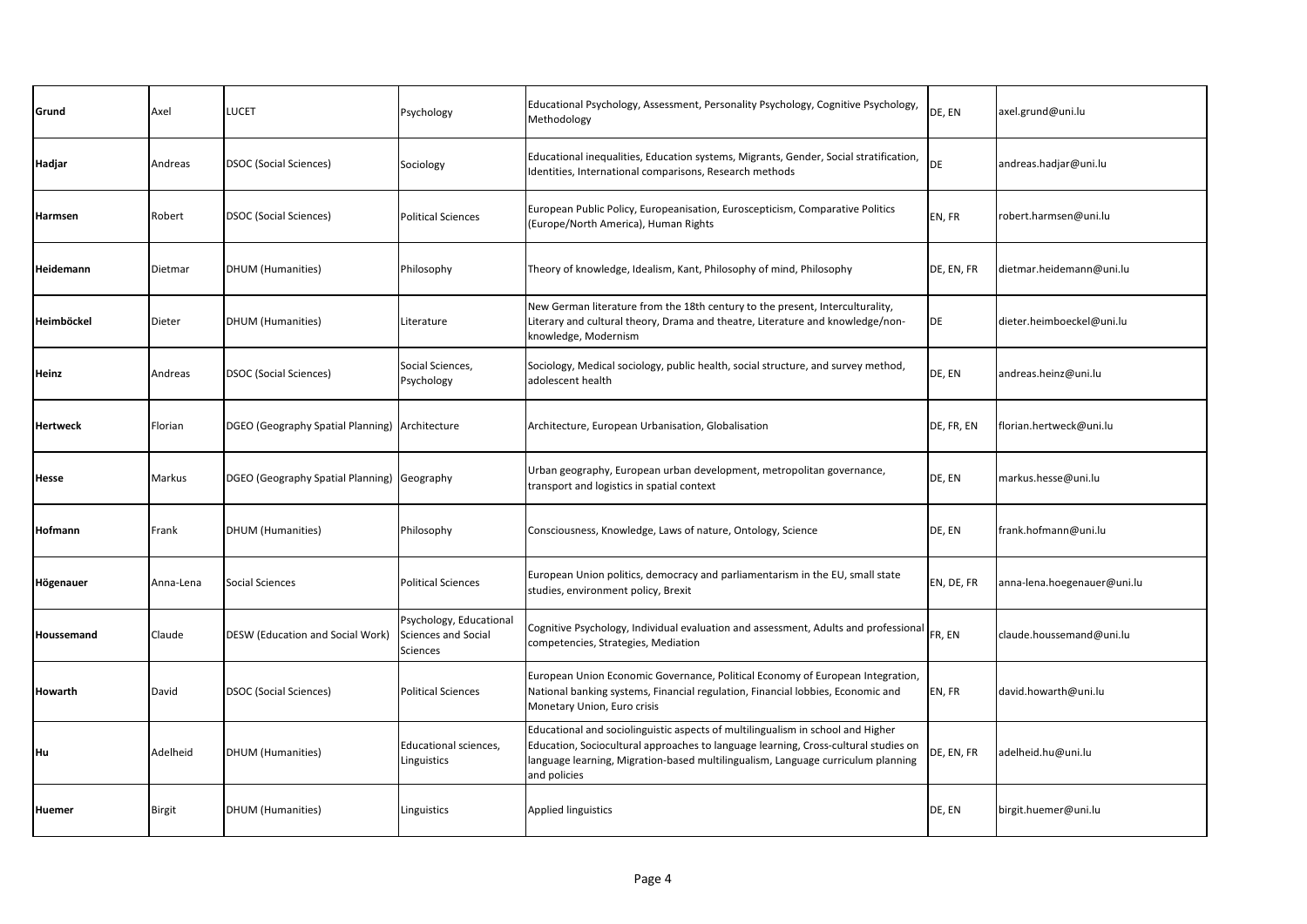| Jones        | Catherine | Geography and Spatial Planning                    | Geography                   | Location-based services and place-making/play, social, urban modelling and<br>analysis, Cartographic models and data representation with User research for<br>geovisualisation, Geohumanities and Cultural Heritage, Geotechnology for situated<br>learning                                                                               | EN                     | catherine.jones@uni.lu  |
|--------------|-----------|---------------------------------------------------|-----------------------------|-------------------------------------------------------------------------------------------------------------------------------------------------------------------------------------------------------------------------------------------------------------------------------------------------------------------------------------------|------------------------|-------------------------|
| Kies         | Raphael   | <b>DHUM</b> (Humanities)                          | <b>Political Sciences</b>   | Electoral studies, democratic innovations, comparative politics, media studies                                                                                                                                                                                                                                                            | FR, EN, LUX,<br>DE, IT | raphael.kies@uni.lu     |
| Kirsch       | Claudine  | <b>DHUM</b> (Humanities)                          | <b>Educational sciences</b> | Multilingualism, Acquisition of multiple languages, Didactics of teaching languages,<br>Development of oracy and literacy in young children                                                                                                                                                                                               | DE, EN, FR             | claudine.kirsch@uni.lu  |
| Kluchen      | Jochen    | <b>DSOC</b> (Social Sciences)                     | History                     | Social Sciences                                                                                                                                                                                                                                                                                                                           | DE, EN                 | jochen.kluchen@uni.lu   |
| Kmec         | Sonja     | <b>DHUM</b> (Humanities)                          | History                     | European History (16th-21st centuries), Cultural Studies: Social Memory, Spatial<br>Representations, Gender                                                                                                                                                                                                                               | DE, FR, EN             | sonja.kmec@uni.lu       |
| Koenig       | Vincent   | DBCS (Behavioural & Cognitive Scien Psychology    |                             | Human-computer interaction, Human factors and ergonomics applied to ICT<br>(educational context, assessment context, security, work situations, gaming,<br>mission, critical environments), Human-centred design: Usability / User Experience<br>evaluation and design; Cognitive ergonomics, Industrial and organizational<br>psychology | LU, FR, DE,<br>EN      | vincent.koenig@uni.lu   |
| Koff         | Harlan    | DGEO (Geography Spatial Planning) Social Sciences |                             | Comparative regional integration, International development, Political economy,<br>Sustainable development                                                                                                                                                                                                                                | FR, EN                 | harlan.koff@uni.lu      |
| Kohns        | Oliver    | <b>DHUM</b> (Humanities)                          | Literature                  | Aesthetics of the political, theories of world literature, German and English-<br>language literature from the 18th to the 21st century, The figure of the villain in<br>literature                                                                                                                                                       | DE, EN                 | oliver.kohns@uni.lu     |
| <b>König</b> | Ariane    | DESW (Education and Social Work)                  | <b>Social Sciences</b>      | Complex social-ecological systems, social learning, dialogic learning, sustainability<br>science, science and technology studies, scenario analysis                                                                                                                                                                                       | DE, EN                 | ariane.koenig@uni.lu    |
| Kornadt      | Anna      | <b>DBCS</b><br>(Behavioural & Cognitive Sciences) | Psychology                  | Aging and lifespan development. Influence of views on aging on developmental<br>processes as well as personality and self-development in older age                                                                                                                                                                                        | DE, EN                 | anna.kornardt@uni.lu    |
| Krebs        | Stefan    | IC (C2DH)                                         | History                     | Contemporary history, history of technology, history of science, media history,<br>environmental history                                                                                                                                                                                                                                  | DE, EN                 | stefan.krebs@uni.lu     |
| Lallemand    | Carine    | <b>DBCS</b><br>(Behavioural & Cognitive Sciences) | Psychology                  | User Experience (UX) Design, Industrial Design, design and evaluation methods                                                                                                                                                                                                                                                             | EN, FR                 | carine.lallemand@uni.lu |
| Leist        | Anja      | <b>DSOC</b> (Social Sciences)                     | Psychology                  | Health in Old Age, Cognitive Function and Dementia, Social and Life Course<br>Epidemiology, Technology and Aging                                                                                                                                                                                                                          | DE, EN                 | anja.leist@uni.lu       |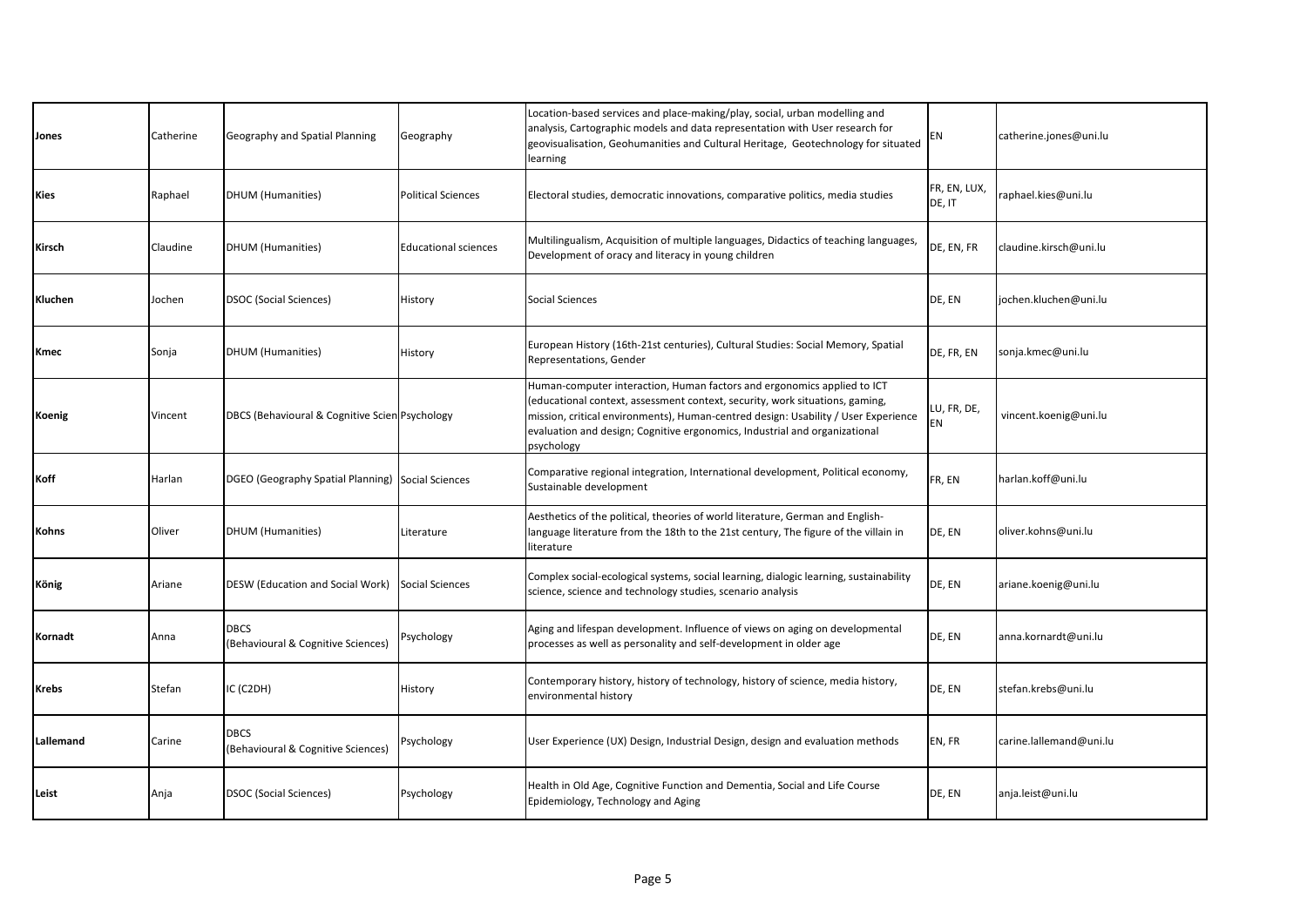| Lejot           | Eve           | <b>DHUM</b> (Humanities)                                      | Linguistics                          | French for academic writing in multilingual and international contexts,<br>Language learning and teaching,<br>Multilingualism and digitization, Language policy                                                           | FR, D, EN, ES            | eve.lejot@uni.lu         |
|-----------------|---------------|---------------------------------------------------------------|--------------------------------------|---------------------------------------------------------------------------------------------------------------------------------------------------------------------------------------------------------------------------|--------------------------|--------------------------|
| Lenz            | Thomas        | <b>LUCET</b>                                                  | Sociology, Educational<br>sciences   | Sociology of education, data reporting, history of education and schooling                                                                                                                                                | DE, EN                   | thomas.lenz@uni.lu       |
| Lochy           | Aliette       | <b>DBCS</b><br>(Behavioural et Cognitive Sciences)            | Psychology                           | Cognitive neuroscience, development, reading, FPVS-EEG, face processing                                                                                                                                                   | FR, EN                   | aliette.lochy@uni.lu     |
| Majerus         | <b>Benoit</b> | C <sub>2</sub> DH                                             | History                              | World War One, World War Two, History of Psychiatry, Financial History                                                                                                                                                    | DE, FR, EN               | benoit.majerus@uni.lu    |
| Margue          | Michel        | <b>DHUM</b> (Humanities)                                      | History                              | Study of medieval Lotharingia, Study of the territorial principality of Luxembourg,<br>Study of the symbolism of power in the Middle Ages                                                                                 | <b>FR</b>                | michel.margue@uni.lu     |
| Max             | Charles       | DESW (Education and Social Work)                              | <b>Educational sciences</b>          | Learning with technology, HCI, interactions within socio-digital activity systems and<br>multi-device environments, smart living, experience design, competence<br>development, socio-cultural theory, developmental work | DE, FR, EN               | charles.max@uni.lu       |
| Mein            | Georg         | <b>DHUM</b> (Humanities)                                      | Literature, Philosophy,<br>Education | Theory and history of media, Literary theory, 18th to 21th century poetry and<br>aesthetics                                                                                                                               | DE                       | georg.mein@uni.lu        |
| Melzer          | André         | DBCS (Behavioural & Cognitive Scien Psychology                |                                      | Use and effects of interactive media, gender roles and gender stereotypes in the<br>media, aggression and violence                                                                                                        | DE, EN                   | andre.melzer@uni.lu      |
| Miessen         | Markus        | <b>DGSP</b> (Department of Geography<br>and Spatial Planning) | Architecture                         | Critical Spatial Practice, Urban Regeneration, Spatial Politics, Institution Building                                                                                                                                     | DE, EN                   | markus.miessen@uni.lu    |
| Millim          | Anne-Marie    | <b>DHUM</b> (Humanities)                                      | Literature                           | Victorian Literature, Life Writing, Non-Fictional Genres                                                                                                                                                                  | LU, EN, DE,<br><b>FR</b> | anne-marie.millim@uni.lu |
| <b>Murdock</b>  | Elke          | <b>DBCS</b><br>(Behavioural et Cognitive Sciences)            | Psychology                           | Biculturalism, Families in multicultural contexts, Identity construal, Attitude to<br>multiculturalism, Intergenerational value transmission                                                                              | DE, EN                   | elke.murdock@uni.lu      |
| Nienaber        | <b>Birte</b>  | DGEO (Geography Spatial Planning) Geography                   |                                      | Political geography, Border studies, Migration, Rural geography; European spatial<br>planning and development                                                                                                             | DE, EN                   | birte.nienaber@uni.lu    |
| <b>Niepel</b>   | Christoph     | <b>DBCS</b><br>(Behavioural et Cognitive Sciences)            | Psychology                           | Educational psychology, Assessment, Personality psychology                                                                                                                                                                | EN, DE                   | christoph.niepel@uni.lu  |
| Oliveria Angulo | Javier        | LISER                                                         | LISER                                | Public Economics, Economic Inequality (Wealth and Income), Redistributive<br>Preferences, Pensions, Ageing and inter-generational Transfers.                                                                              | EN, ES, FR               | Javier.Olivera@liser.lu  |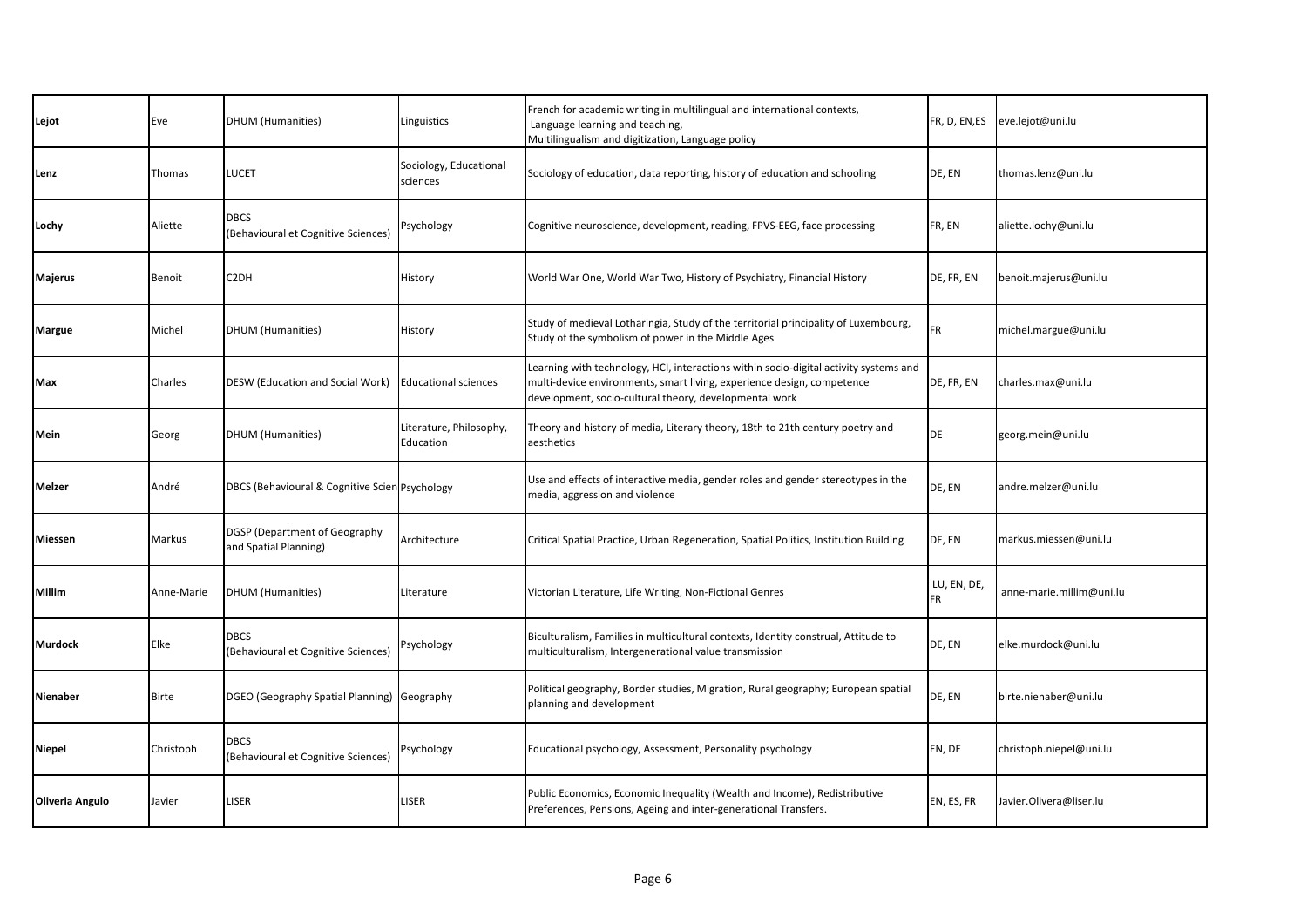| Paccoud             | Antoine   | DESW (Education and Social Work)                   | <b>Social Sciences</b>              | Social geography and social theory, the study of inequalities linked to housing, land<br>and urban development, gentrification and other forms of social-spatial change                                                                                                                                                                                                                                                                             | EN, FR      | antoine.paccoud@liser.lu  |
|---------------------|-----------|----------------------------------------------------|-------------------------------------|-----------------------------------------------------------------------------------------------------------------------------------------------------------------------------------------------------------------------------------------------------------------------------------------------------------------------------------------------------------------------------------------------------------------------------------------------------|-------------|---------------------------|
| Pause               | Johannes  | <b>DHUM</b> (Humanities)                           | Humanities                          | History, Aesthetics, and Theory of Film in general, the Political Cinema in particular,<br>as well as Digital Film Studies and Contemporary German Literature.                                                                                                                                                                                                                                                                                      | DE,EN       | johannes.pause@uni.lu     |
| Pavlik              | Jennifer  | IC (C2DH)                                          | Literature                          | Poetics and Aesthetics from the 18th Century to the Present, Literature and Media<br>Didactics, Media Theories and Philosophies                                                                                                                                                                                                                                                                                                                     | DE, EN      | jennifer.pavlik@uni.lu    |
| Perquin             | Magali    | LIH                                                | Psychology                          | Neuro-Epidemiology, Public-Health, Aging, Dementia, Neuroimaging, Population-<br>based studies, Cognitive reserve, Neurodegenerative diseases, Cognitive science                                                                                                                                                                                                                                                                                    | FR, EN      | Magali.Perquin@lih.lu     |
| Pinto Costa         | Andreia   | <b>DBCS</b><br>(Behavioural et Cognitive Sciences) | Psychology                          | Autism Spectrum Disorder, emotional ability, social skills, mental health, parent well-<br>being, technology-based interventions, academic outcomes, multilingualism                                                                                                                                                                                                                                                                                | EN, FR      | andreia.pintocosta@uni.lu |
| <b>Pit-ten Cate</b> | Ineke     | <b>LUCET</b>                                       | Educational sciences,<br>Psychology | Special Educational Needs; Inclusion; Attitudes; Teacher diagnostic competence;<br>Teacher Efficacy; Social Participation; Psychosocial Wellbeing of Children with<br>Chronic Illness and Disability; Family Adjustment                                                                                                                                                                                                                             | DE,EN       | ineke.pit@uni.lu          |
| Poirier             | Philippe  | DHUM (Humanities)                                  | <b>Political Sciences</b>           | Legislative Studies, Comparative European Politics, Democracy and decision-making<br>in European Union, Politics and Religion in Europe                                                                                                                                                                                                                                                                                                             | FR, EN      | philippe.poirier@uni.lu   |
| Poncelet            | Débora    | DESW (Education and Social Work)                   | <b>Educational sciences</b>         | Relationship between school and family, Parental involvement in children's<br>education, Parental educational strategies, The "go-between" child as School-Family FR<br>link                                                                                                                                                                                                                                                                        |             | debora.poncelet@uni.lu    |
| Powell              | Justin    | <b>DSOC (Social Sciences)</b>                      | Sociology, Educational<br>sciences  | Sociology of Education, Comparative & international education, Inclusive Education, $\vert_{\mathsf{EN}}$<br>Higher Education, Science Studies                                                                                                                                                                                                                                                                                                      |             | justin.powell@uni.lu      |
| Priem               | Karin     | IC $(C^2DH)$                                       | History                             | History of education and public history: Visual and material studies, Public history<br>and historiography, Industrial heritage, Body technologies                                                                                                                                                                                                                                                                                                  | DE          | karin.priem@uni.lu        |
| Purschke            | Christoph | <b>DHUM</b> (Humanities)                           | Linguistics                         | Sociolinguistics (multilingualism & ideologies, variation & change, attitudes &<br>perception), natural language processing (low-resource languages, social media<br>analysis, computational sociolinguistics, corpus linguistics), participatory research<br>(crowdsourcing, citizen science, mobile research apps, tool development),<br>theoretical approaches (cultural theory, theory of science, philosophy of language,<br>social semiotics) | DE,EN,FR,LU | christoph.purschke@uni.lu |
| Raleigh             | Thomas    | <b>DHUM</b> (Humanities)                           | Philosophy                          | Philosophy of Mind and Artificial Intelligence                                                                                                                                                                                                                                                                                                                                                                                                      | EN          | thomas.raleigh@uni.lu     |
| Reckinger           | Rachel    | <b>DHUM</b> (Humanities)                           |                                     | Sociology, Social Sciences Sociology of food and of sustainability; anthropology and sociology                                                                                                                                                                                                                                                                                                                                                      | DE, FR, EN  | rachel.reckinger@uni.lu   |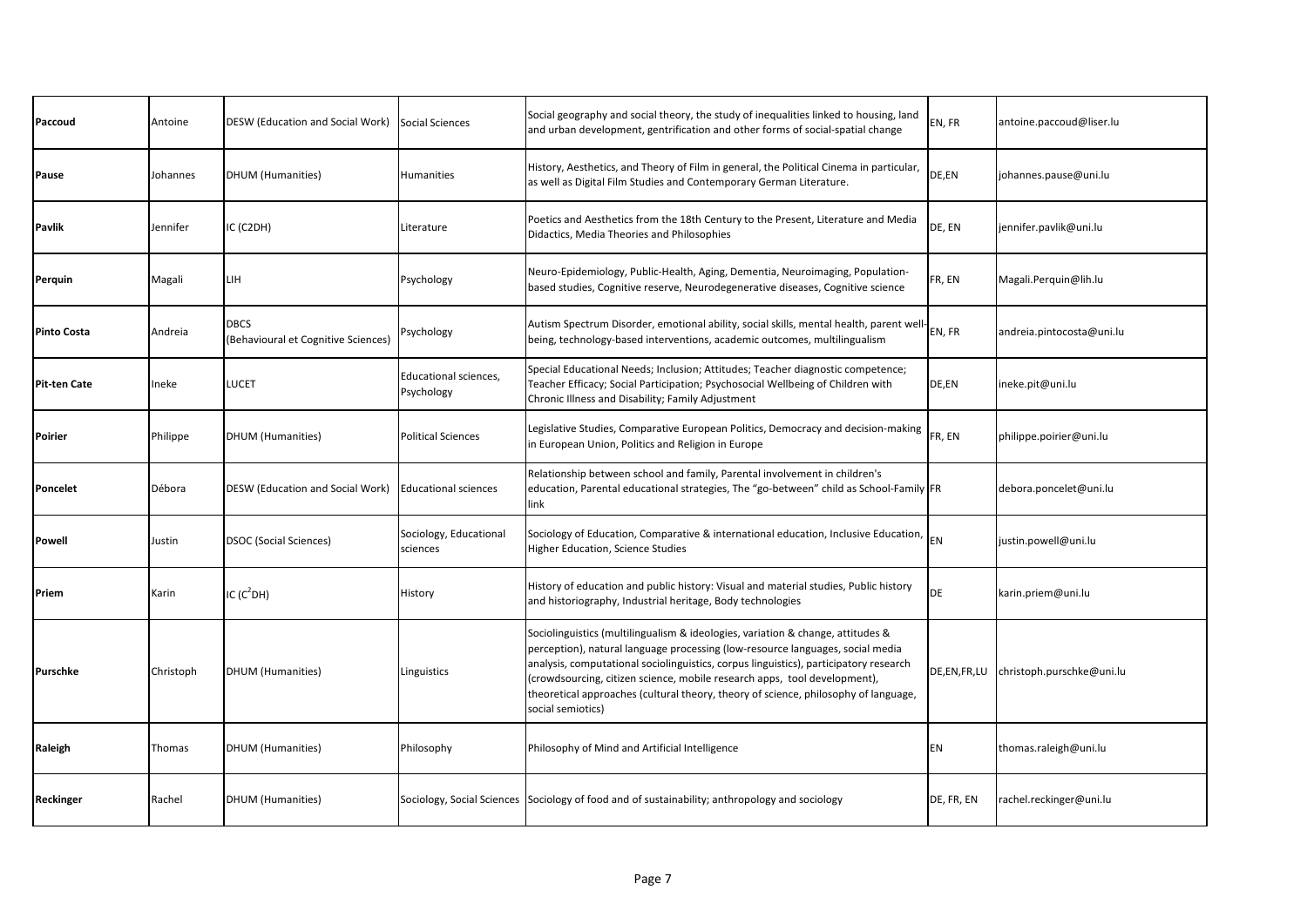| Roelens        | Natalie    | DHUM (Humanities)                                  | Literature                          | Travel literature, Urban semiotics                                                                                                                                                                                                                                | FR, IT                | nathalie.roelens@uni.lu  |
|----------------|------------|----------------------------------------------------|-------------------------------------|-------------------------------------------------------------------------------------------------------------------------------------------------------------------------------------------------------------------------------------------------------------------|-----------------------|--------------------------|
| Sagrillo       | Damien     | DHUM (Humanities)                                  | <b>Educational sciences</b>         | Music education, Music edition, The music of Luxembourg, Wind music research,<br>Folk music research                                                                                                                                                              | LU, FR, DE,<br>EN     | damien.sagrillo@uni.lu   |
| Salemme        | Timothy    | <b>DHUM (Humanities)</b>                           | History                             | Medieval History, especially Lotharingia and the territorial principality of<br>Luxembourg in the Middle Ages; Northern Italy in the Middle Ages<br><b>Medieval Diplomatics</b><br>Writing practices (Literacy, Schriftlichkeit) in the Medieval West             | FR, EN, IT            | timothy.salemme@uni.lu   |
| Samuel         | Robin      | <b>DSOC (Social Sciences)</b>                      | Social Sciences, Sociology          | Social Inequality, Work, Health, Well-Being, Sustainability, Young People, Life<br>Course, Research Methods                                                                                                                                                       | EN, DE                | robin.samuel@uni.lu      |
| Schafer        | Valérie    | C (C2DH)                                           | History                             | European Contemporary History, History of Computing and Telecommunications,<br>History of Media, History of Digital, Digital History, History of Technology                                                                                                       | FR, EN                | valerie.schafer@uni.lu   |
| Schiltz        | Christine  | DBCS (Behavioural & Cognitive Scien Psychology     |                                     | Numerical cognition, Face Perception, Cognitive development, Functional Neuro-<br>imaging                                                                                                                                                                         | EN, FR, DE            | christine.schiltz@uni.lu |
| Schulz         | Christian  | DGEO (Geography Spatial Planning) Geography        |                                     | Economic Geography, Sustainability Transitions, Regional Development, Border<br><b>Studies</b>                                                                                                                                                                    | DE                    | christian.schulz@uni.lu  |
| Schulz         | André      | <b>DBCS</b><br>(Behavioural et Cognitive Sciences) | Psychology                          | Biological psychology, Health psychology, Clinical psychology, Psychophysiology,<br>Psycho-endocrinology, Psycho-immunology                                                                                                                                       | DE, EN                | andre.schulz@uni.lu      |
| <b>Scuto</b>   | Denis      | IC (C2DH)                                          | History                             | History of migration, Studies on migration in Luxembourg, Social and industrial<br>history, Studies on the working world, School innovation, Studies on the innovation<br>of the school system                                                                    | LU, FR, DE,<br>EN, IT | denis.scuto@uni.lu       |
| <b>Sieburg</b> | Heinz      | DHUM (Humanities)                                  | Literature, Science of<br>languages | Middle high German language and literature, Word formation, Sociolinguistics<br>(German dialects, Gender studies)                                                                                                                                                 | <b>DE</b>             | heinz.sieburg@uni.lu     |
| Siry           | Christine  | DESW (Education and Social Work)                   | <b>Educational sciences</b>         | Science education, early childhood education, qualitative research methods,<br>sociocultural theory, primary teacher education                                                                                                                                    | EN, DE                | christina.siry@uni.lu    |
| Sohn           | Christophe | LISER                                              | Geography                           | Border cities and regions, cross-border integration, border theory, urban and<br>regional governance, Europe, North America                                                                                                                                       | FR, DE                | christophe.sohn@liser.lu |
| Sologon        | Denise     | LISER                                              | Social Sciences                     | Labor economics, public policy analysis, social protection policy and applied<br>econometrics. Particulars: income inequality, mobility, income distribution<br>dynamics, income volatility, policy modeling, microsimulation techniques and policy<br>evaluation | EN, FR                | denisa.sologon@liser.lu  |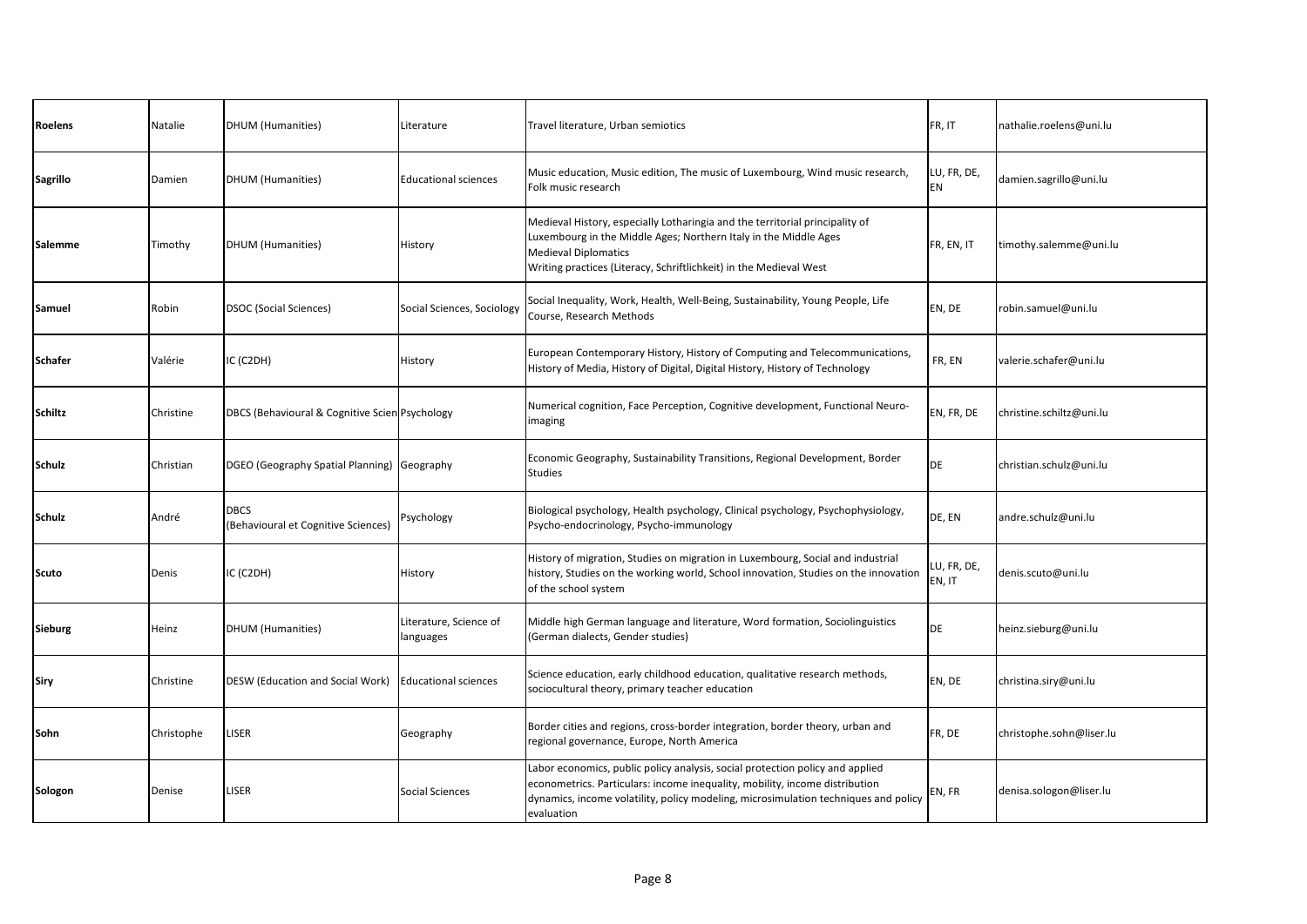| Sonnleitner      | Philipp      | .UCET                                              | Psychology                  | Psychological Assessment, Psychometrics, Work- and Organizational Psychology,<br>Educational Psychology, Cognitive Psychology                                                                                                                                                                                                    | EN, DE            | philipp.sonnleitner@uni.lu  |
|------------------|--------------|----------------------------------------------------|-----------------------------|----------------------------------------------------------------------------------------------------------------------------------------------------------------------------------------------------------------------------------------------------------------------------------------------------------------------------------|-------------------|-----------------------------|
| <b>Steffgen</b>  | Georges      | <b>DBCS</b><br>(Behavioural et Cognitive Sciences) | Psychology                  | Aggression (violence), Emotion regulation (anger and anxiety), Cyberbullying, Health $ _{\text{DE}}$<br>promotion (at the workplace), Bullying and mobbing                                                                                                                                                                       |                   | georges.steffgen@uni.lu     |
| <b>Steveker</b>  | Lena         | DHUM (Humanities)                                  | English studies             | English Studies: early modern studies, especially English drama and popular culture;<br>early modern news culture; British fiction of the 20th and 21st centuries; British<br>popular culture of the 20th and 21st centuries; British cultural memories                                                                          | EN, DE            | lena.steveker@uni.lu        |
| Suhrcke          | Marc         | <b>LISER</b>                                       | Social Sciences             | Health Economics, and Social Sciences and Medicine: Micro- and macro-economic<br>consequences of (ill-)health and disability, Socioeconomic inequalities in health and<br>health behaviours, Social determinants of (ill-)health and disability, Policy impact<br>evaluation, Economic evaluation of public health interventions | DE, EN            | Marc.suhrcke@liser.lu       |
| Sunnen           | Patrick      | <b>DSOC (Social Sciences)</b>                      | <b>Educational sciences</b> | Learning in joint activities, Teaching/learning situations, EM/CA inspired video<br>analysis, ICT-mediated joint activities                                                                                                                                                                                                      | LU, FR, DE,<br>EN | patrick.sunnen@uni.lu       |
| Tenikue          | Michel       | LISER                                              | <b>Social Sciences</b>      | Demography, Inequality, Family structures, Africa                                                                                                                                                                                                                                                                                | EN, FR            | michel.tenikue@liser.lu     |
| Thomas           | Adrien       | LISER                                              | <b>Political Sciences</b>   | Industrial relations, employment relations, immigration, Europeanization                                                                                                                                                                                                                                                         | LU, FR, DE,<br>EN | adrien.thomas@liser.lu      |
| Tore             | Gian-Maria   | <b>DHUM</b> (Humanities)                           | Linguistics                 | Art & art history / Languages & linguistics / Communication & mass media                                                                                                                                                                                                                                                         | FR, IT            | gian-maria.tore@uni.lu      |
| Traue            | <b>Boris</b> | DESW (Education and Social Work)                   | <b>Social Sciences</b>      | Social and educational interventions and services; identity and subjectivity;<br>communication, power and knowledge; visual studies                                                                                                                                                                                              | DE, EN, FR        | boris.traue@uni.lu          |
| Ugen             | Sonja        | LUCET                                              | Psychology                  | Literacy acquisition in a multilingual educational context, Influence of language on<br>mathematics                                                                                                                                                                                                                              | EN, DE, FR,<br>LU | sonja.ugen@uni.lu           |
| Uhrmacher        | Martin       | <b>DHUM</b> (Humanities)                           | History                     | Regional History of Luxembourg and the Rhineland, Urban history, Social and<br>Economic History, Historical Cartography, History of Leprosy                                                                                                                                                                                      | <b>DE</b>         | martin.uhrmacher@uni.lu     |
| Valentova        | Marie        | LISER                                              | Sociology                   | Social policy evaluation, integration of immigrants                                                                                                                                                                                                                                                                              | EN, FR            | marie.valentova@liser.lu    |
| <b>Van Acker</b> | Véronique    | <b>ISER</b>                                        | Geography                   | Sustainable mobility; Activity behaviour and travel patterns, Interaction between<br>the built environment and travel behaviour; Lifestyles and mobility attitudes;<br>Acceptance and use of new mobility technologies                                                                                                           | DE,EN,FR          | Veronique.VanAcker@liser.lu |